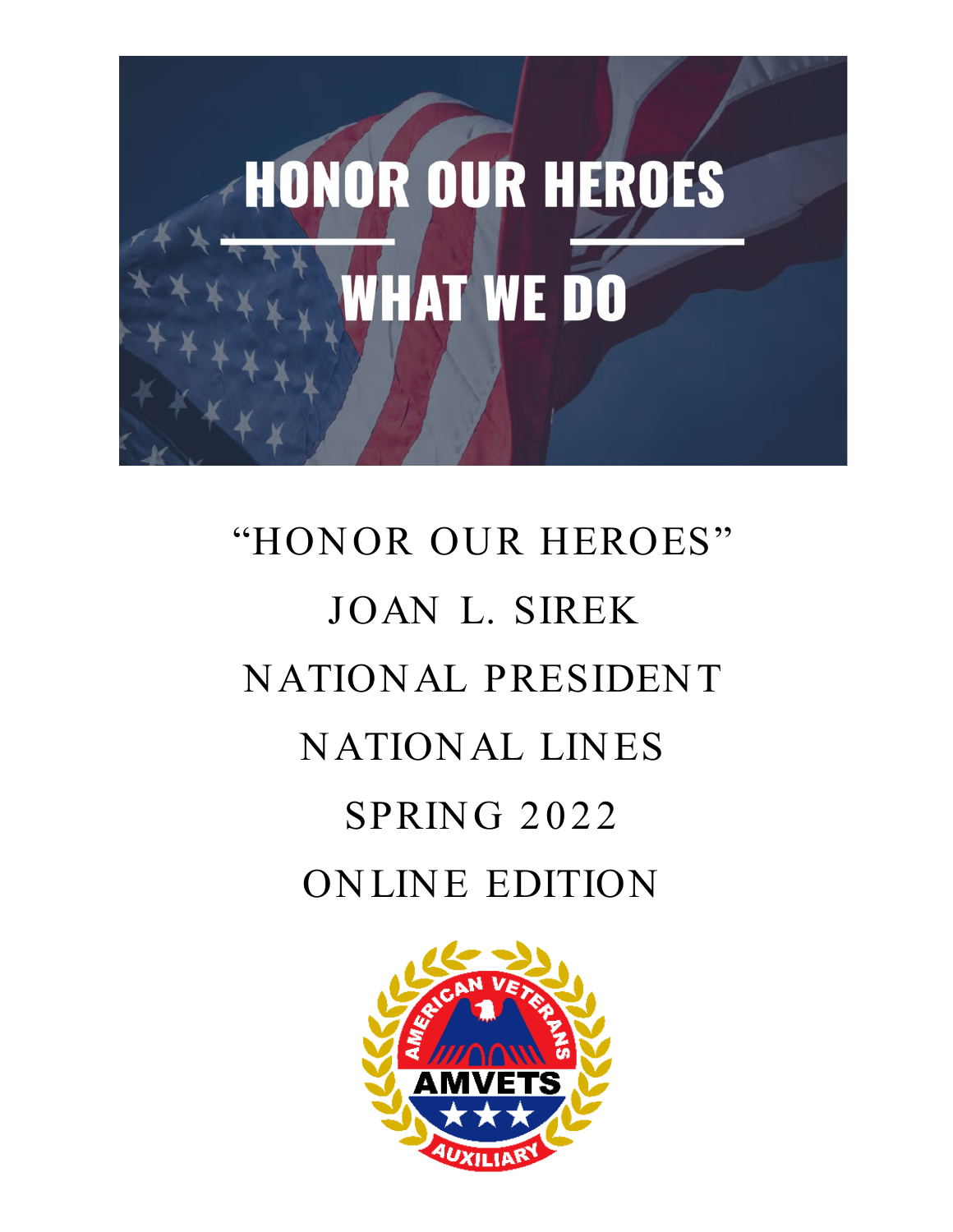

**Joan L Sirek National President 928 Elm Road N Stevens Point WI 54481 [duanenjoan@hotmail.com](mailto:duanenjoan@hotmail.com) 715-892-3856**

Spring is here and a new Auxiliary year is beginning. Congratulations to the Local and Department Auxiliaries on their newly elected officers.

My theme this year is "Honor our Heroes" in recognition of our Veterans, military personnel and all the front-line workers during this pandemic-all those who have sacrificed and risked their health so we can be safe and maintain our way of life.

My project is replacing the windows in MacArthur building at Freedoms Foundation at Valley Forge. By replacing the windows, we not only help bring efficiencies and savings on utility bills, but we help make sure Freedoms Foundation is educating young citizens for years to come.

It's been wonderful being able to visit many of the Departments this year! Our organization and you make a difference every day in the lives our Veterans, their families and the communities, by sponsoring events. Thank-you for all you do!

Please apply for National Awards. All the information is in the Convention Digest and on the National Auxiliary Website. Please don't let your work go unnoticed!

It's been a great year and an honor to serve as your National President, I look forward to seeing everyone at the AMVETS National Convention in August in New Orleans!



**Karin Simmons National First Vice – Membership 5420 W Bar S Street Tucson AZ 85713 [ksimmons@gci.net](mailto:ksimmons@gci.net) 907-382-1855**

It's hard to believe it is technically spring when I see so many of you showing pictures of April and May snowstorms, while here in Tucson, AZ we have had our first official 100 degree day! Spring is the time to Sow the Seeds of Membership!

As a reminder: The membership year runs from January 1 through December 31 – Any membership received at the local level after December 31 will be counted as a new member and must reestablish eligibility and all renewals from the Department level must be posted by January 31, 2022, to be processed and counted in the December 31, 2021, accumulative membership report. Membership received after January 31, 2022, will be counted as NEW or REJOIN.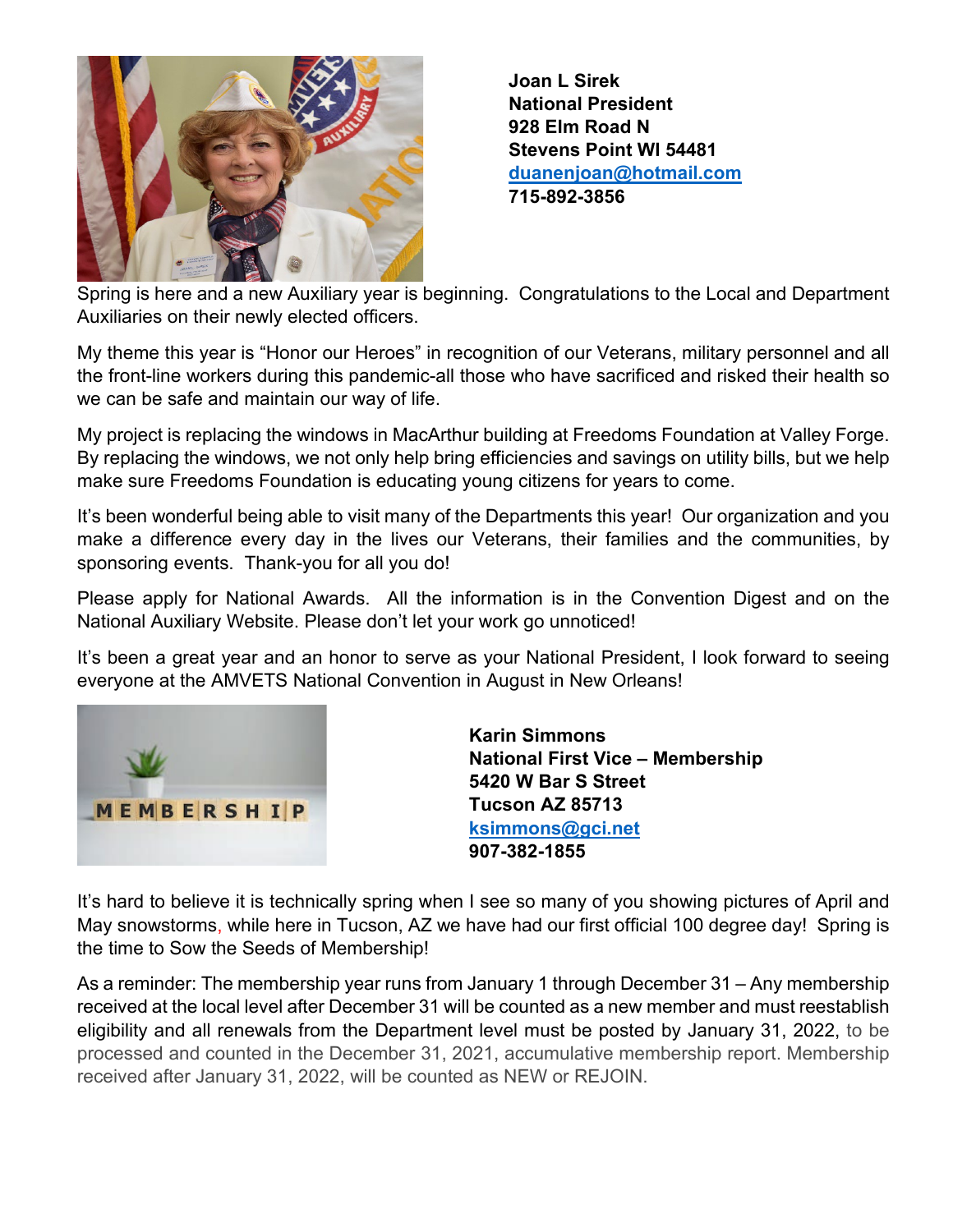The Membership comparative report that I received from National Headquarters comparing December 31, 2020, to December 31, 2021, is looking pretty good but we can do better! Get those last minute memberships in to headquarters by May 31<sup>st</sup>!

Please remember the amazing Sonja processes all membership at National Headquarters - please do not send them to me as that delays their input into our system.

Start looking at Membership awards – National sponsors Department Awards for the largest numerical gain by 5/31, the largest percentage gain by 5/31, the largest percentage of renewals by 12/31 and the Department organizing the most new Auxiliaries by 5/31. No application is needed for these awards. There are individual membership awards to apply for, also. They will all be listed in the Convention Digest that is sent to Local Presidents, Department Presidents and NEC Women as well as the National Website.

I am so looking forward to National Convention being held in New Orleans, Louisiana in August – Get your reservations in now! Laissez les bon temps rouler – Let the good times roll!



**Amy Stopyra National 2nd Vice President 1268 Candice Lane Chambersburg, PA 17201 [amystopyra@comcast.net](about:blank) 717-262-1028**

The reporting year has come to an end by our Local and Department Chairmen. With this year being in the books it does not mean our work is complete- our programs and volunteering continues. Your love for children shines through as you have kept my theme **"Children – Our Eyes and Ears of Today"** the forefront of your Child Welfare Projects.

As we continue to prepare for our National AMVETS Ladies Auxiliary Convention, I will be working on a schedule of items to be talked about at our Child Welfare Committee Meeting. If you have any questions or recommendations that you would like to see addressed by the committee, please send me an email. We are still looking for volunteers to serve on the Committee so please consider joining us in some fun at the 2022 Convention in New Orleans, Louisiana.

By now, you have received your Convention Digest, and you are working on applying for those program awards, I encourage you to read the Digest and make sure you are filling out the paperwork entirely for each of the following Awards!

### **Child Welfare Awards**

#### **Awards for Department**

PNP Cathy Fishero Award: Department doing the most outstanding work in Child Welfare

#### **Local Auxiliary Awards**

PNP Leslie R Wunderle Award: Local Auxiliary doing the most outstanding service in their community, benefitting children 18 years of age and younger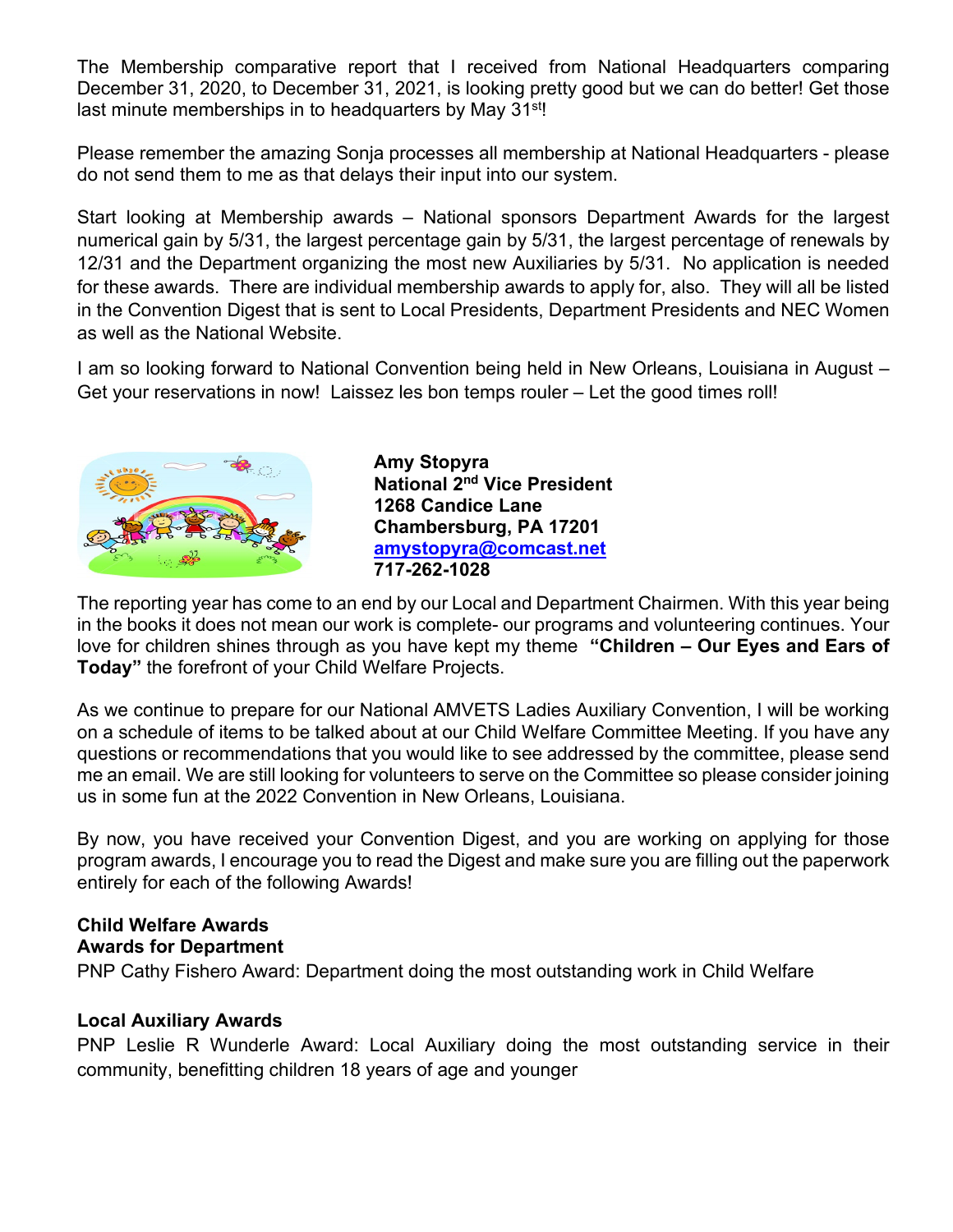PNP Dee Kreiling-Riley Award: The most imaginative, interesting, and rewarding program for the benefit of John Tracy Center

John Tracy Center Certificates: Presented for donations of \$100.00 or more.

This is your Do Not Forget about this program spot.

AMVETS Awards – AADAA – AMVETS Against Drugs and Alcohol Abuse

Poster Drawing Contest: Best poster, based on current year's theme, submitted by a student in each of the following grades: Kindergarten, 1<sup>st</sup>, 2<sup>nd</sup>, 3<sup>rd</sup>, 4<sup>th</sup>, 5<sup>th</sup>. An entry form supplied by AMVETS, must be attached to each entry.

Essay Writing Contest: Best essay, based on the current year's theme, submitted by a student in each of the following grades:  $6<sup>th</sup>$ ,  $7<sup>th</sup>$ ,  $8<sup>th</sup>$ ,  $9<sup>th</sup>$ ,  $10<sup>th</sup>$ , and  $12<sup>th</sup>$ . An entry form, supplied by AMVETS, must be attached to each entry. **NOTE:** All entries for the AMVETS Individual Youth Awards must be submitted to AMVETS National Headquarters, 4647 Forbes Boulevard, Lanham, Maryland 20706. (Department are to have their 1<sup>st</sup> Place winner submitted by July 1<sup>st</sup>. This date is taken directly from the Entry form that is to accompany the submission.)

I thank you for your continued support, as well as the opportunity to serve as your National  $2^{nd}$  Vice President this year. If I can be of any assistance to you, please don't hesitate to email or call me. I am looking forward to receiving your year-end reports and seeing all the amazing things your Auxiliaries are doing. Keep up the great work, stay safe, and healthy.

God Bless you and your Families!



**Cindy Rice AMVETS Ladies Auxiliary National 3rd Vice President 778 Regina Dr. Vermilion, Ohio 44089 [Efda89@yahoo.com](about:blank) 440-320-7128**

Happy Spring and greetings from Ohio!

Your year is coming to an end, and it is time to report all your wonderful projects done throughout the entire year. Be sure to report them all as they make a difference in someone's life. Congratulations on all you have done this year to help your Auxiliary be a success. I look forward to reading about all the wonderful work you have done this year once I receive your year-end report.

The 2022 National Convention in New Orleans is right around the corner, and I encourage you to apply for any of the four awards for Community Service. Please don't think that just because your Local or Department is small that you wouldn't win, you never know until you try – total membership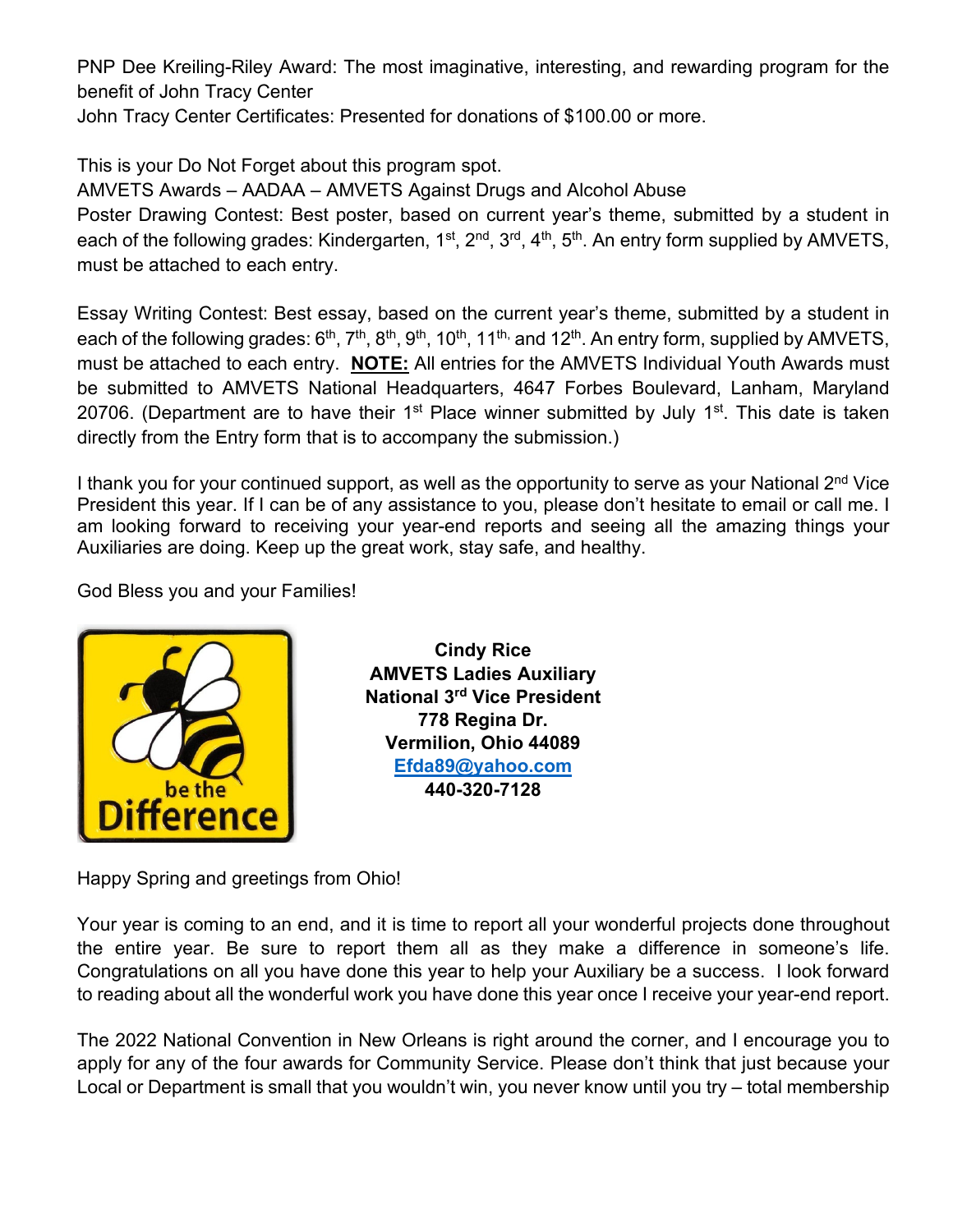divided by total hours and total volunteers - makes it an even playing field. The awards available are:

#### **Community Service Awards**

**PNP Lynda Taylor Award** - Department with the most outstanding work in the Community Service

**PNP Linda McGriff Award** - Local Auxiliary with the most outstanding work in the Community Service – Entry form required

**Blood Donor Program Awards Blood Drive Award** - Local Auxiliary – Please read the criteria. Blood Donor Pin and Certificate – Presented to a member – Please read the criteria. Blood Donor Certificate – Please read the criteria

**PAWS With A Cause® Founder's Award Department** - Department – With the largest donation to PAWS – Please read the criteria - Entry form required

All these awards are listed in the Convention Digest that has been mailed but can also be found online on the National Auxiliary website under publications.

My theme this year is **"Be the Difference"** and having read the midyear reports you have done just that. Thank you for your support for PAWS this year by selling the pinups and buying tickets to the quilt Linda Bonin and I have made. There are still tickets available and the drawing will be at National Convention. Look for me out in the lobby to purchase your ticket for this amazing inspirational quilt.

If you have signed up to be a member of my committee at National Convention our meeting will be Tuesday morning, bring all your new and tried ideas to share.

I thank you for your continued support, as well as the opportunity to serve as your National 3rd Vice President this year. If I can be of any assistance to you, please don't hesitate to email or call. See you in August at the National Convention in New Orleans.



**Alice Delzer National Chaplain 812 4th Avenue NE Mandan ND 58554 [alicedelzer@yahoo.com](mailto:alicedelzer@yahoo.com) 701-258-4977**

Greetings to all Auxiliary Sisters and their families.

We are coming to the end of our year, and I hope for all of you it has been wonderful and exciting For the most part, at least we can hope and pray, Covid and its aftereffects are behind us, and we can now reach out to one another, embrace our families, friends and fellow Auxiliary sisters with open arms and loving hearts. I pray we will each have good health and strength to do and complete the tasks before us in the coming year and serve one another. We need to always encourage one another, be helpful in all ways and see the good in others. When we do that, I believe we can make a difference in the world we live in.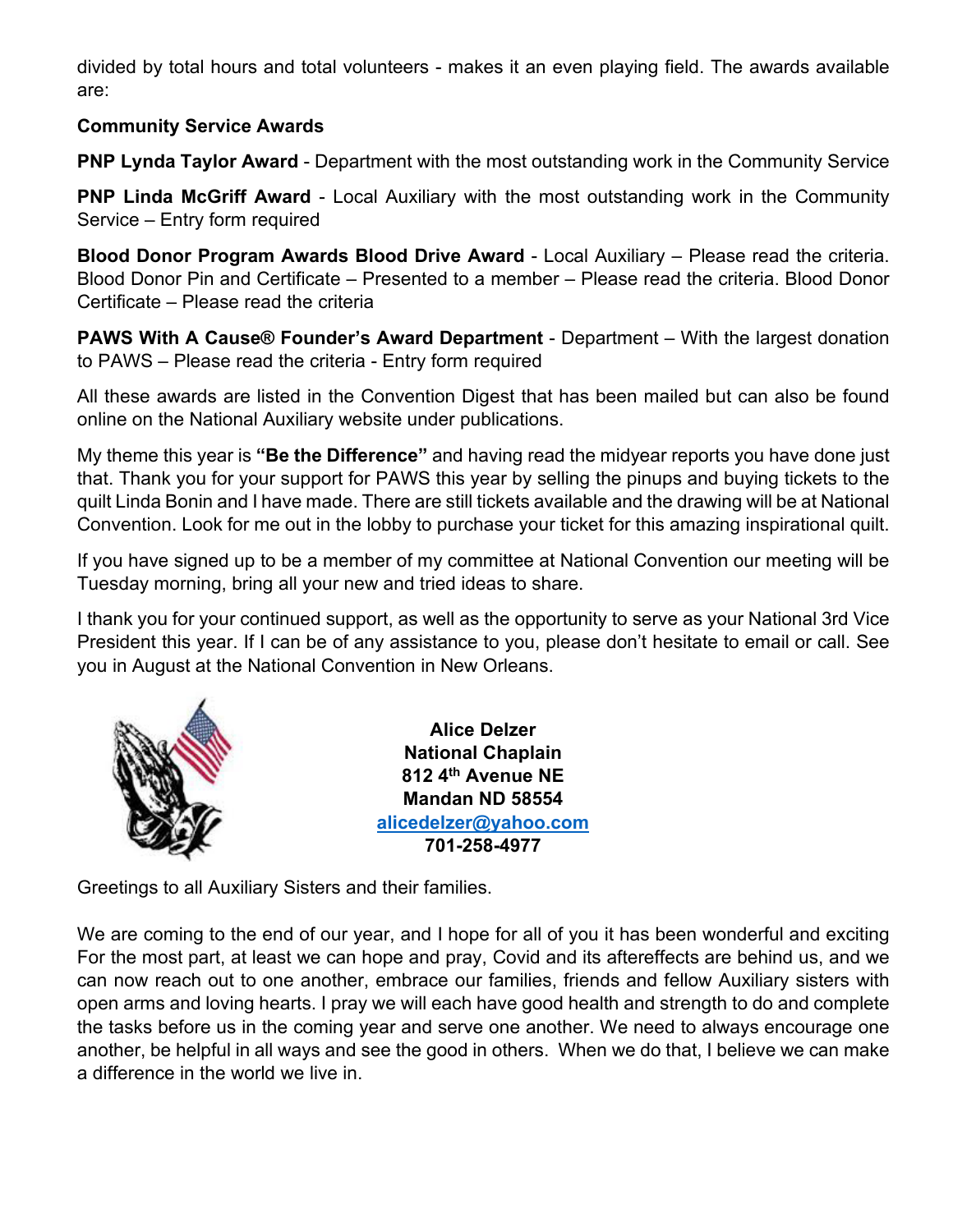Department Chaplains, just a sincere word of gratitude for what you do! Thank you for forwarding your Deceased Member Notifications to both Membership at National Headquarters and to me as your National Chaplain. If you can send them within two months of our sister's passing, I will be sending a card to the next of kin on behalf of the National Ladies Auxiliary, expressing our sincere sympathy. If the notice comes later than that but within 4 months of her passing, I will be sending a "Thinking of you" card. So, you can see how urgent it is to have the information regarding the next of kin listed on the form. In either case I enclose my poem "A Rose in Bloom" to the next of kin with a personal note. I have often received a thank-you card back for the remembrance of their loved one by the National Ladies Auxiliary, and that really thrills my heart to know we are making a difference and helping a grieving family member through the difficult days they are going through.

We as Chaplains have many opportunities to serve our fellow AMVETS family, perhaps a phone call, a visit to the hospital or nursing home, a card of encouragement, a bouquet of flowers, or just being beside that Auxiliary sister who needs an encouraging word and prayer. I also really appreciate it when you send your prayers and concerns to me, either by letter or email. That gives me an opportunity to know the needs and prayer concerns you have and I also can come to the Heavenly Father with these requests. And let's not forget to praise Him and thank Him for His everlasting love and compassion He has for us all.

I count it a great joy and honor to have served in this great Organization as Auxiliary Chaplain this year. May I remind you of the words of Jesus in the Gospel of Matthew 25:40 "The King will reply," 'I tell you the truth, whatever you did for one of the least of these brothers of mine, you did for me." May God bless all of you, our military, our Veterans and may God bless America.

In His Service.

**Debra Gass National Sergeant at Arms 4322 E Oakcrest Drive Monticello IN 47960 574-870-2122 gassd@comcast.net**



Happy Spring! I'm sure many of us are embracing the freedom of getting out more after the past two years in quarantine. Thank God! Hope you are excited as I am to partake at the 77<sup>th</sup> AMVETS National Convention held in New Orleans, Louisiana!

When visiting the French Quarter, remember to stop and eat some of the best traditional Creole cuisine, including, but not limited to gumbo, jambalaya, Po-Boy sandwiches and beignets with a cup of Joe. As for an adult beverage, head out to Pat O'Brien's. They are famous for their "Hurricane" cocktail, which is a rum and passion fruit-infused concoction that the entire city swoons over. I strongly suggest you limit it to two, or we may find you hanging onto a lamp post!

For entertainment, you may want to take one of the many tours that are offered. Other fun things to do is have your palm read, interact with street mimes or shop at the many souvenir shops – may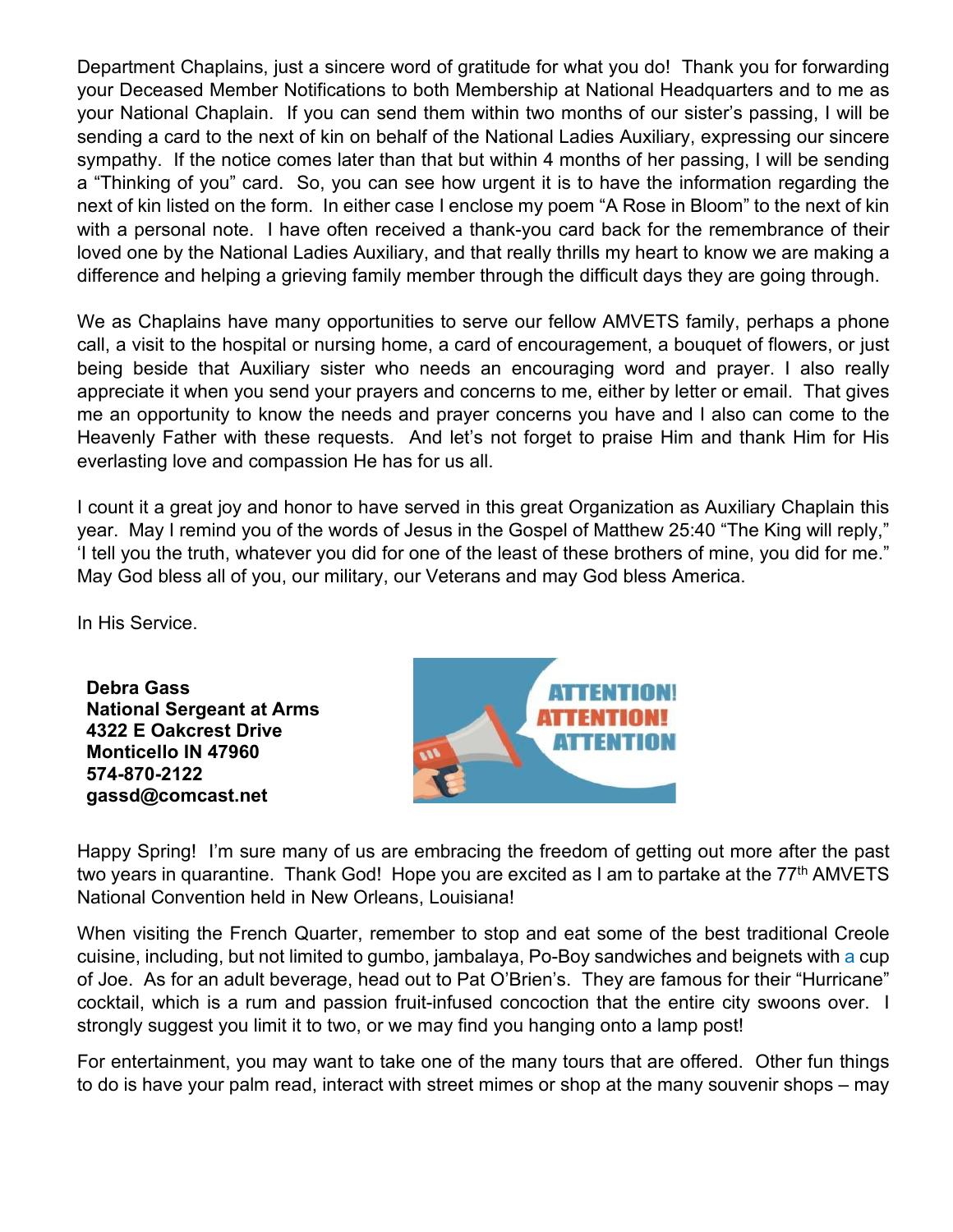pick up a voodoo doll just in case you may need one. Bourbon Street is where most of the action is happening and where you will hear some of the best live entertainment.

But remember ladies, stay respectful to this host city and leave a good mark. Manners Matter. Thank you.

On that note, I would once again, thank all of you who signed up for my Uniform Committee. A special thanks to those who stepped up to volunteer as a Page or Color Guard. More information will be in the National Convention Digest; please read details very carefully.

Thinking outside-of-the-box, I am hosting a UNIFORM-SWAP at the Convention. Date, time etc., will be announced in the Convention Agenda. If you have any Official Auxiliary Uniforms, such as, Hats, (All levels) White Jackets, Green Pants, Skirts, Dresses, White or Gold Tops. Black Shoes, White Gloves, Purses, and all those pins we've been collecting for years! Please have items cleaned and presentable. A Clothes Rack and extra Hangers will be available. A donation bucket will be present, and funds will go to Madam President National Project.

As always, please refer to the National AMVETS Ladies Auxiliary website for updates and other information. Remember NO Jeans on Convention floor except for T-shirt Day and the Awards Honors and Awards program on Thursday – no rips or tears – keep it respectful.

Hope to see y'all in August.

Mary A Lanphere National Americanism Officer 6310 E. Main Rd. Portland NY 14769 [mlanphere@stny.rr.com](about:blank) 716-673-5297



Greetings to all my Auxiliary Sisters. First and foremost, I would like to express my appreciation for the leadership of Madam President Joan Sirek, and to my fellow National Officers. Included in my appreciation is the wonderful work of the National Headquarters staff. Thank you for the coordination, reminders, and the knowledge you share, that keeps our organization on track.

AMVETS Ladies Auxiliary wouldn't be possible though, without the hard work and dedication that each one of our members display. Preserving the rights of our precious Veterans, and active military, should not be taken lightly. Teaching to "Honor and Respect" these individuals should be passed down with each generation. It is unfortunate that some, abuse the freedoms our heroes fought, and fight for, but refer to those rights they have inherited to justify their actions. Educating our youth in how we attained this Country's freedoms, good and bad, should be a priority, and be reflected in our daily lives. Encourage reading, and active debating, without yelling or intimidation. Become active in Community events that honor America's heroes and do it as a family. Visit local schools and ask what Patriotic programs you can assist with. Encourage participation in the AMVETS Americanism, Flag, Poster, and Essay contests. Visit Freedoms Foundation's website. Check out their programs that are offered for adults, children (Spirit of America), and educators.

Consider joining with Sons of AMVETS next Spring when they organize LAW (Legislative Advocacy Week). Meeting with lawmakers, on Capitol Hill, which have a direct impact on the future of our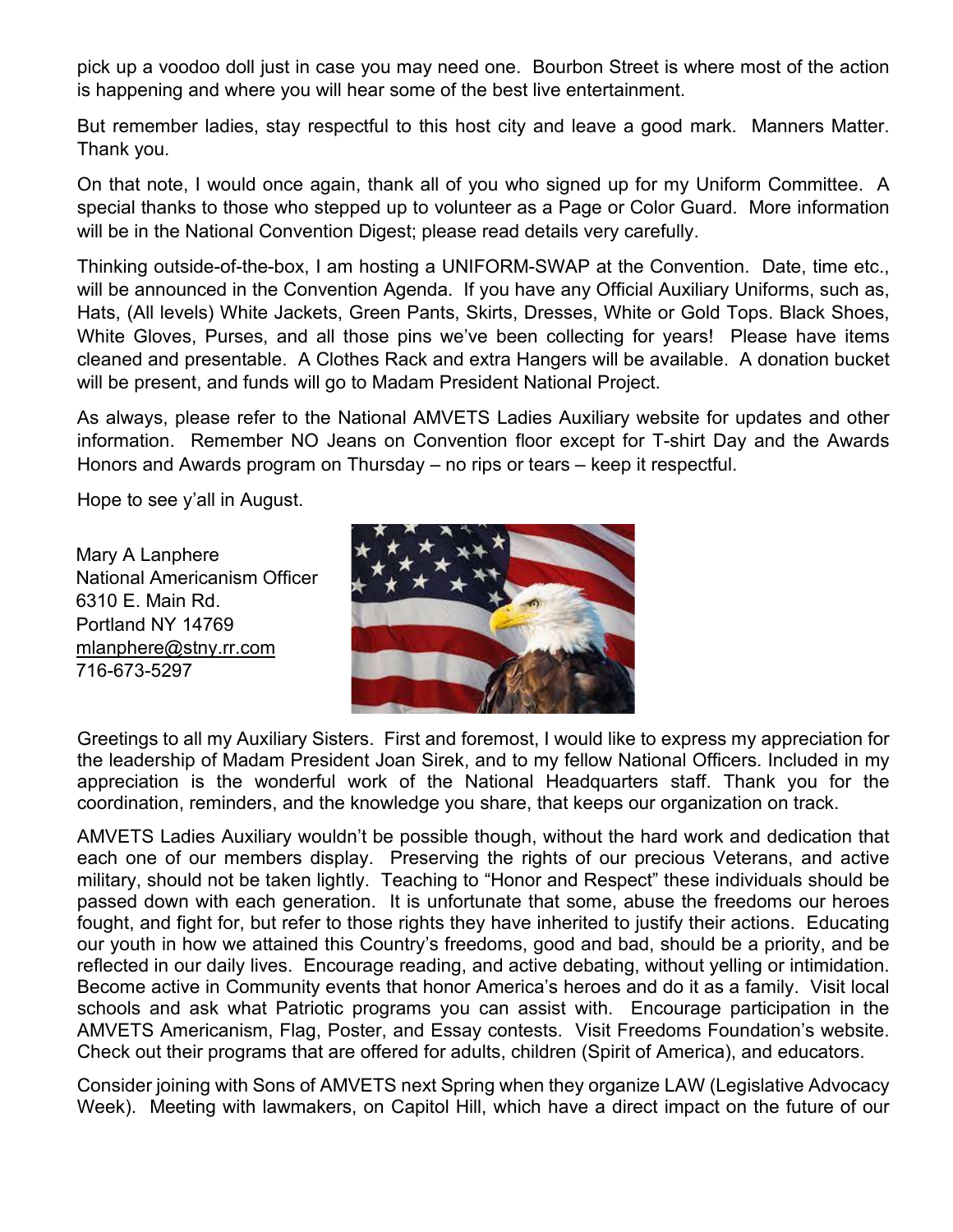Veterans is very important and speaking face to face gives you a sense of their sincerity to legislate issues.

Thank you for the volunteer hours, donations, and miles traveled for Americanism projects. Despite the COVID restrictions that continue, you have continued to find ways to ensure that America's heroes are "Honored and Respected". You are amazing.

I joined with Madam President on her project to raise funds to replace windows at the MacArthur Building at Freedoms Foundation. Approximately eighty windows need to be replaced. Beautifully designed window pins are available for a five dollar donation. AMVETS Auxiliary will "Let the Light Shine In."

Tickets continue to be available for the "Americanism Conference" to be held in October 2023. Winners will be picked at the 2022, and 2023 National Conventions. Need tickets? Give me a call. One dollar per ticket, or six tickets for five dollars.

Again, thank you and God Bless for the great work you do. I am available for any questions, concerns, or ideas.



**Laura Bugaj National Hospital Officer 53 Davey Street Buffalo NY 14206 [lrbugaj@yahoo.com](mailto:lrbugaj@yahoo.com) 716-572-7828**

Greetings from New York and despite some still chilly spring temperatures!!

As we continue to navigate the "new normal" of a post-Pandemic United States, I am continually blown away by the inventiveness and creativity of our Auxiliary members. Your dedication and tenacity is admirable and a testament to the amazing woman each of you are.

My theme this year continues to be "Band Together for Hospital". Especially as prices continue to rise and in many places there are still restrictions on "traditional" activities that are done for our VA and community hospitals, working with other organizations, Auxiliaries and even Departments is a great way to make the sum of our parts so much greater than what we are able to accomplish individually. I was extremely impressed with your mid-year reports and cannot wait to see all the marvelous projects you have completed since then. Please remember to have your donations to national projects, including any donations to St. Jude Children's Research Hospital, our National Hospital Program, postmarked to National Headquarters by June 15th.

I hope you are all also working on submitting your applications for year-end awards. All awards can be found in the National Convention Digest, and Hospital Awards are on pages 37- 38. Mailed in applications for awards must be postmarked to National Headquarters by July 22, 2022, but may be hand delivered at National Convention on August 15, 2022, at 9:00am.

- PNP Mary Barrow Award will be awarded to the Department Auxiliary performing the most outstanding work in Hospital Service. **This award does not require a separate application.**
- PNP Brenda Kilgore Memorial Award will be awarded to the Local Auxiliary doing the most outstanding work in Hospital Service. Application is on page 37 or Convention Digest.
- PNP Barbara Guth Award will be awarded to the Local Auxiliary volunteering in a nursing home, Application is on page 38 of the Convention Digest.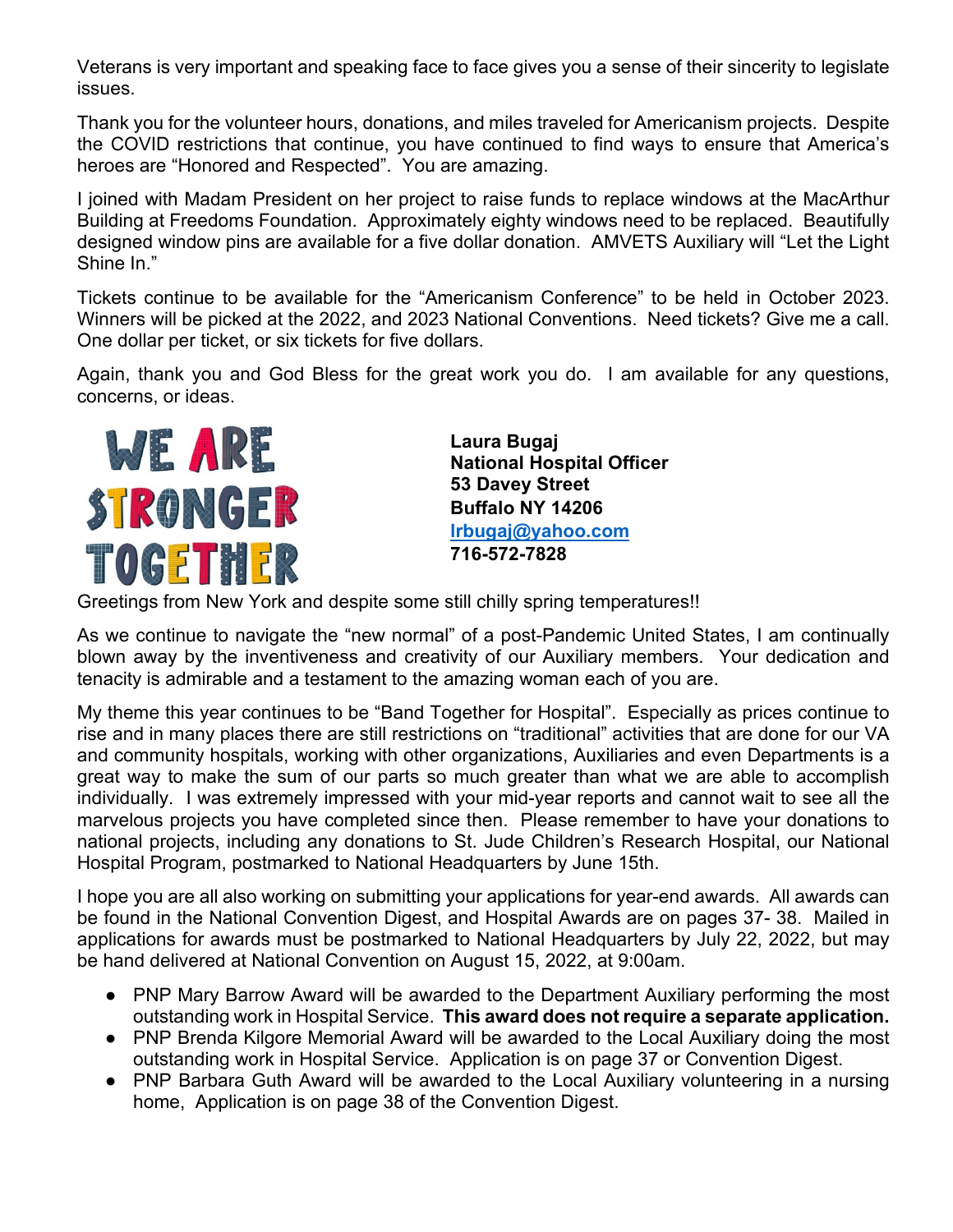I cannot thank you all enough for the hard work and dedication you show not only to our VA and Community Hospitals and Nursing Homes, St. Jude's Children's Research Hospital but also to all National Programs and projects. I look forward to seeing you all in New Orleans and if you are interested in sitting on the National Hospital Committee please reach out to me at [lrbugaj@yahoo.com.](about:blank)

**Laurie Shea National Scholarship Officer 13224 S. Carondolet Ave. Chicago, IL. 60633 773.306.3758 [laurie.shea@comcast.net](about:blank)**

**KNOWLEDGE IS POWER! A scholarship helps bring it through.**



It seems the pandemic is trying to calm down but not quite completely gone. With that being said I hope everyone is doing well.

Remember that there are three (3) kinds of Scholarships. First the College Support Scholarship for graduating high school seniors. The second scholarship is the National Scholarship for scholars who are at least in their second year in an accredited college or university. The third is our Career Start Scholarship for members of the Auxiliary going back to college to improve their knowledge for a better job.

I hope the problems with filling out the application have been looked over and fixed since the last National lines were sent out.

- Letters of Recommendations: Please remember when they pick up their letters, tell them to make sure they are SIGNED! Make sure the signature is in INK! Computer or stamped signatures will be considered as UNSIGNED! Please make sure to tell them that whomever they ask for a letter, they tell them this so there is no problem when they pick them up.
- Date on the application: Please make sure that the date on the application is September 2021. If you have any applications in your file, please check the dates on them and throw away any old ones, but the main problem that keeps reoccurring is **blank spots** on the application. Remind the students that if there is part of the application that does not pertain to them to type or write N/A in the blank.

In closing, please remind your students of these things so they don't get disqualified. Also inform them that I am available to help them through the application by way of zoom or in person depending on where they are located. Please get the word out on these issues so that we don't have to disappoint so many.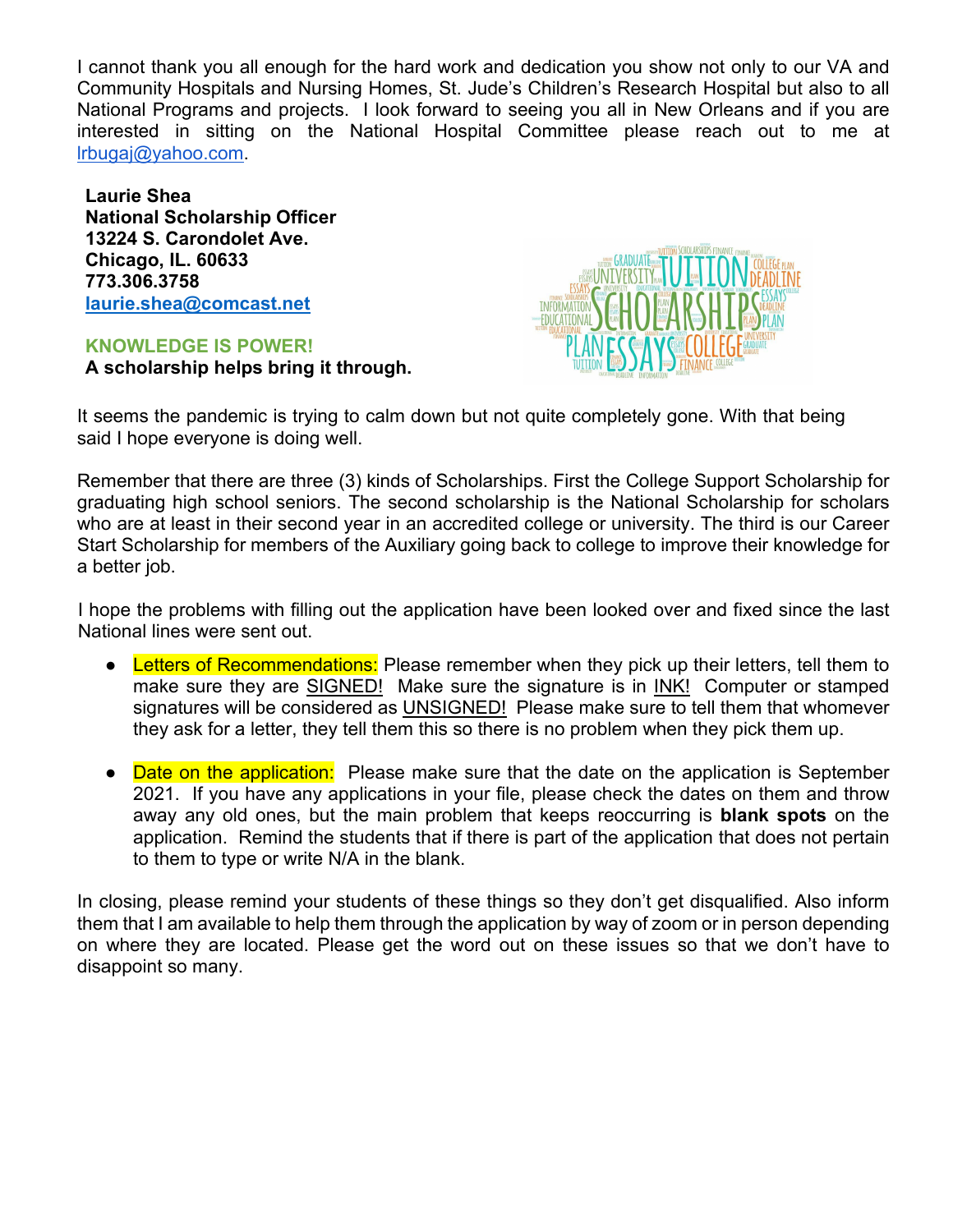

**IPNP Dee Baggett National AMVETS Ladies Auxiliary "The Raffle Queen" 13238 Rose Hollow Way Astatula, Florida 34705 amvetsauxpresident@aol.com 352-742-8215**

If you would like to receive tickets to sell in your Department and/or Locals, please contact me. As you hold your Department Conventions and start new local auxiliary years, this is a wonderful time to promote our National 50/50 held annually at our National Convention. Do not forget that you do not have to be an auxiliary member to win! AND you do not need to be present to win!!!

Tickets are in books of five. They are assorted colors, and we will draw one each day at the National Convention in New Orleans! (Tuesday's winner will be drawn Wednesday morning.) The winners in Greensboro were all over a \$1000!! So, I have my work cut out for me. I look forward to great wins in New Orleans. So, for \$5 a book you will have a chance at 5 different pots. I need everyone to pitch in and help me promote our National Fund raiser.

To be ready for the first drawing on Wednesday morning, I am requesting that all tickets and monies be turned in prior to the Tuesday NEC meeting please! I would appreciate it if you could separate your stubs by color – PLEASE!

So, if you need tickets or have questions – please contact me at the above email or phone number and I will get back to you as soon as possible. **The Department selling the most tickets will receive a \$100 cash award.**

## Thanking you in advance for all the help! And I hope to see you in New Orleans!

**PNP Marvell Ruppel National Parliamentarian N33 W7120 Buchanan St. Cedarburg, WI 53012 [Marvellruppel@gmail.com](about:blank) 262-305-1330**

It continues to be an interesting time as the Covid Pandemic impacts our lives and may limit activities. Everyone is affected by this pandemic differently and the safety and well-being of members should be kept at the forefront. As a reminder, the procedure for conducting electronic meetings is outlined in our National AMVETS Ladies Auxiliary Constitution.

As Departments begin to hold their annual Conventions and review and/or amend their Bylaws and Standing Rules, please keep in mind the following: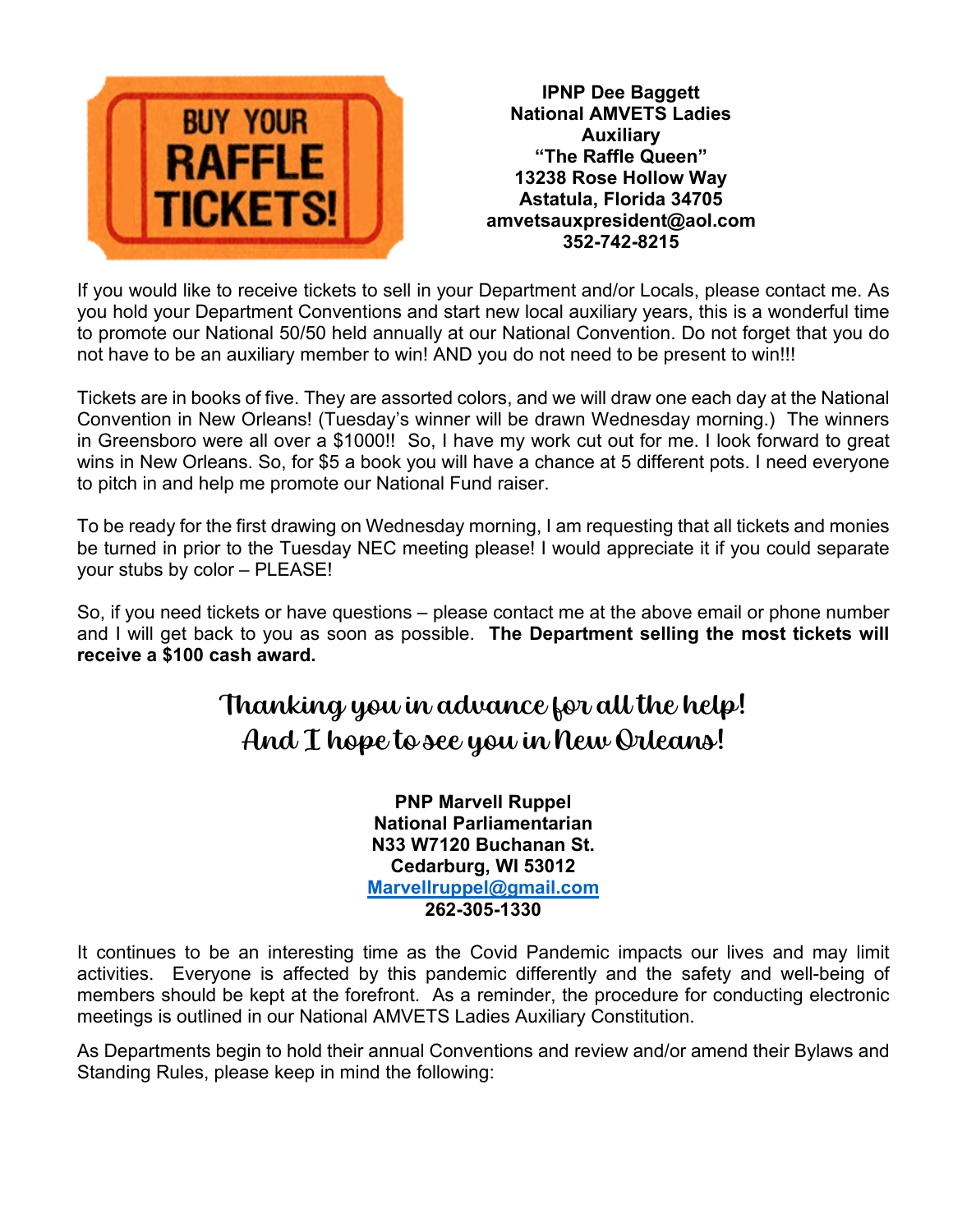Standing Rule changes do not need to be sent to the National Parliamentarian for review nor do Bylaws that are updated to conform to National Bylaw changes.

Any other changes to Department Bylaws or Unchartered State Auxiliary Bylaws **do** need to be sent for review regardless of whether your Bylaws are due for review. Any amendments to Bylaws shall be submitted, in duplicate, including a separate page indicating where changes are within the Bylaws, to the National Parliamentarian by July 15 after adoption for approval, at which time they shall become effective.

Again, as a reminder, Departments due for a review of their Bylaws are Indiana, Kansas, North Carolina, Virginia, and Wisconsin.

Please be sure to read the National Ladies Auxiliary Bylaws regarding the submission of resolutions to the National Convention. Article 1 Sec. 16 – outlines the steps for submitting resolutions, recommendations, and amendments to the Constitution and Bylaws. If you do not have a hard copy of the most current National Constitution and Bylaws, these can be accessed on the National AMVETS National Ladies Auxiliary website under the Publications tab.

If you have any questions regarding procedures or protocols described in our Constitution or Bylaws, please be sure to follow proper communication channels. National Officers are here to support you and the amazing work you are doing. We also respect the responsibilities and knowledge of your elected officers and are not here to overstep.

God bless you, God bless our Military Personnel, and God bless America!

Be safe and stay well.



| <b>Marie Rorrio</b>                 |  |
|-------------------------------------|--|
| <b>National VAVS Representative</b> |  |
| <b>16 Till Street</b>               |  |
| Enfield CT 06082                    |  |
| 860-836-3468                        |  |
| mcrorrio@yahoo.com                  |  |

I just returned from the VAVS National Advisory Committee Conference in Denver, CO. Most VA's are in the process of slowly returning Volunteers to specific volunteer activities.

The new Compassionate Contact Corps, instituted in many VA's, matches a Volunteer to a homebound Veteran. After being trained by the VA, the volunteer calls the veteran on a weekly basis. This program has been quite successful in preventing loneliness and isolation during the recent pandemic.

The new CDCE portal (Center for Development and Civic Engagement) formerly VAVS, that was downloaded in October, has had many issues, and they are currently unable to retrieve and download Annual Joint Review (AJR) information.

I attended the James Parke Scholarship luncheon and presented a check for this year's donation of \$4,475.00. I want to thank all the Auxiliaries that donated. We were able to give a total of \$35,000 in Scholarships to deserving Youth Volunteers.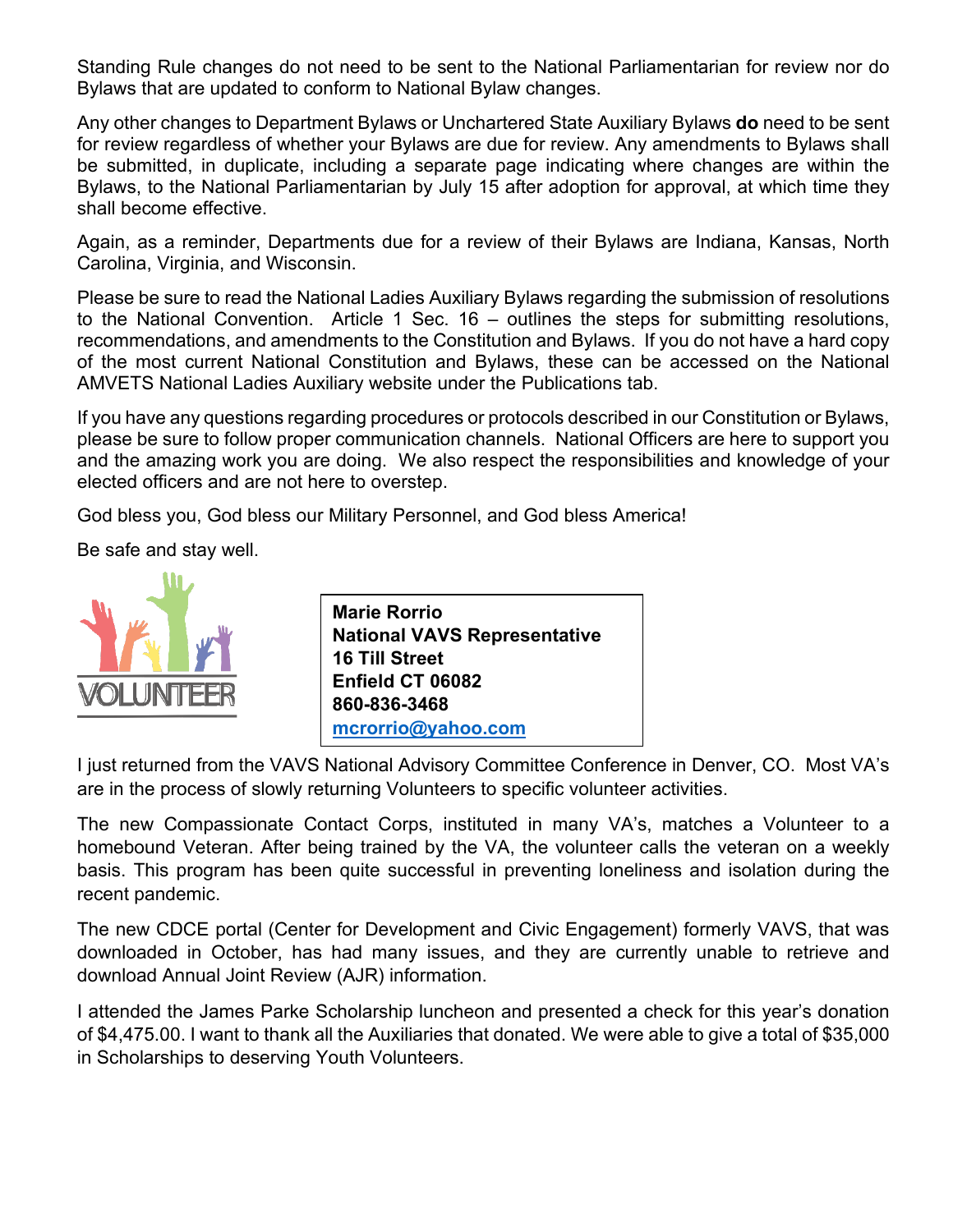I was honored to be reelected as Secretary of the James Parke Scholarship Board for an additional 3-year term.

Please keep in touch with the VA staff, so you will know when you can return to your normal volunteer activities.

**Faye Richardson-Green National Honors and Awards Chairman 3181 Nature View Dr., SE Kentwood, MI 49512 616-340-5728 [ladlib53@gmail.com](mailto:ladlib53@gmail.com)**



It is always stunning to realize how fast the year has gone by. It wa[s onl](about:blank)y "yesterday" I attended National Convention 2021. Yet here it is Spring 202[2 \(eight m](about:blank)onths later – yikes!!) and soon we will be in New Orleans at National Convention 2022!

The Convention Digest has been mailed out and published on our National website [\(www.amvetsaux.org\)](http://www.amvetsaux.org/). Please read the awards criteria and make sure you meet (have met) the deadlines. Have someone proofread or review your entries for completeness. Don't let a missing detail derail your recognition efforts. I know we do our projects to take care of people in need. Yet, your recognition could inspire others to do similar work. I'm looking forward to hearing and reading about the fantastic work you've been doing to support our military and your communities. The need can be so great. And, your efforts are so appreciated.

As you know, President Sirek's theme this year is "Honor Our Heroes." We are looking forward to celebrating her year as well as those heroes through recognition of the work you've done on Thursday, August 18, 2022, during our fun-filled Honors and Awards Program.

**REMEMBER: DO NOT Mail any entries to the Convention hotel. Hand-delivered entries will be accepted by the Honors & Awards Chairman or committee member on Monday, August 15, 2022, between 9:00am and 10:00am only in the posted room for the judging. NO ENTRIES will be ACCEPTED after 10:00am.**

If you have any changes or recommendations for the Honors and Awards Committee to consider, you must submit them to the National Parliamentarian, Marvell Ruppel with a copy to Auxiliary National Headquarters, 30 days prior to the opening of the National Convention. Be blessed and looking forward to seeing you in New Orleans, LA!

**PNP Heidi Dineen-Serpis Training Chairman 23 Harding Terrace Dedham MA 02026 781-326-6226 hdineen@hotmail.com**



It's hard to believe another year has come to a close and we are

electing new leaders. It's important that we also transfer our knowledge and success of the past year to the new leaders. As training Chairman, I hope the outgoing officers work with the newly elected officers to ensure a smooth transition as we work to further our programs. The Auxiliary